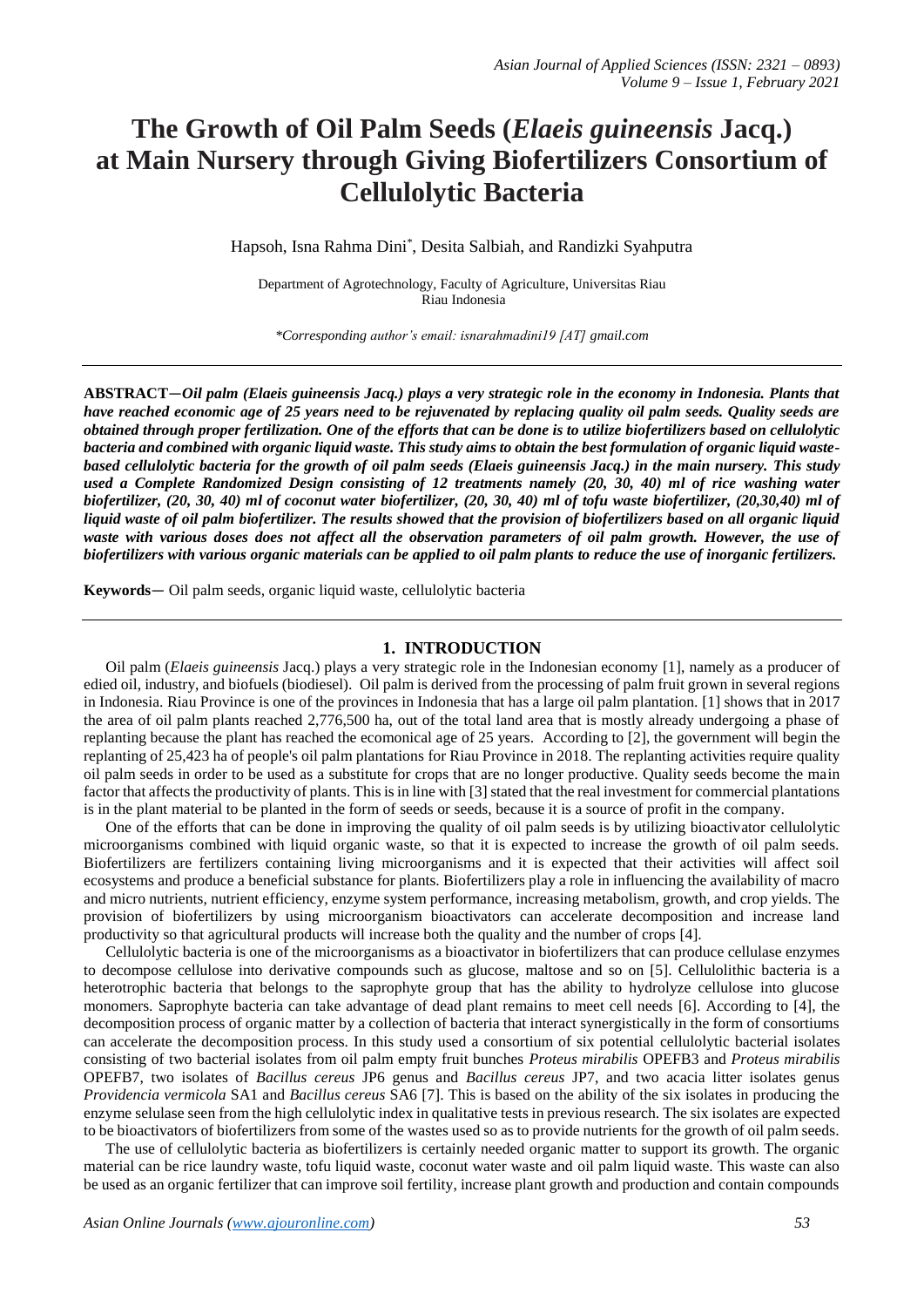or elements that can be used as a source of nutrients for microbes. Therefore, the aim this research is to influence the formulation of biofertilizers consortium of cellulolytic bacteria based on organic liquid waste on the growth of oil palm seeds (*Elaeis guineensis* Jacq.) in the main nursery.

### **2. MATERIALS AND METHODS**

This research has been conducted in the Experimental Garden of the Faculty of Agriculture, Riau University, Pekanbaru, Indonesia. Some of the materials used in the study are marihat oil palm seeds (DxP) Tenera varieties aged 3 months, rice washing water, waste water tofu, liquid waste oil palmplant, coconut water waste, ultisol soil materials, cellulolytic microorganisms, alcohol 70%, aquades, so that nutrients, molasses, water, (Urea fertilizer, SP-36 and KCl with a dose of half of the recommendations), insecticides, and fungicides.

This study was conducted in an experiment compiled according to the Complete Randomized Design (RAL) non factorial consisting of 12 treatments with 3 tests so that there are 36 experimental units. Each unit consists of 3 plants. The data obtained from this study was systematically analyzed with a variety of analyses, after which further tests were carried out with Duncan Multiple Range Test (DMRT) at a rate of 5%. the treatment in this study consisted of the use of several doses of biofertilizers at the level of (20, 30, 40) ml of biofertilizer rice washing water, (20, 30, 40) ml biofertilizer of coconut water, (20, 30, 40) ml of biofertilizer waste tofu water, (20,30,40) ml of liquid waste biofertilizer of the oil palm. Biofertilizers based on all organic waste was given 3 times.

#### *3.1 Physiological Responses*

#### **3. RESULTS AND DISCUSSION**

The results of various analyses showed that the provision of biofertilizers consortium of cellulolytic bacteria based on organic liquid waste had an unreal effect on the rate of photosynthesis, the amount of chlorophyll, the rate of transpiration, the delivery of stomata and the concentration of  $CO<sub>2</sub>$ . Further test results of physiological response with DMRT test at a rate of 5% can be seen in Table 1.

| <b>Treatments</b>                               | <b>Rate of Photo</b><br>synthesis<br>( $\mu$ mol CO <sub>2</sub> m<br>$2^{5}S^{-1}$ | Number of<br><b>Chloro</b><br>phyll (µmol<br>$m^{-2}$ | Stomata's<br><b>Delivery</b><br>Power (mol<br>$H_2O$ m <sup>-2</sup> s <sup>-1</sup> ) | <b>Trans</b><br>piration<br>Rate (mmol<br>$H_2O$ m <sup>-2</sup> s <sup>-1</sup> ) | CO <sub>2</sub><br>concentra<br>tion (µmol<br>$CO2$ mol <sup>-1</sup> ) |
|-------------------------------------------------|-------------------------------------------------------------------------------------|-------------------------------------------------------|----------------------------------------------------------------------------------------|------------------------------------------------------------------------------------|-------------------------------------------------------------------------|
| 20 ml rice washing water<br>biofertilizer       | 23,03a                                                                              | 35,03a                                                | 0,52a                                                                                  | 1,14a                                                                              | 1,88a                                                                   |
| 30 ml rice washing water<br>biofertilizer       | 22,26a                                                                              | 38,40a                                                | 0,62a                                                                                  | 1,30a                                                                              | 1,64a                                                                   |
| 40 ml rice washing water<br>biofertilizer       | 18,63a                                                                              | 34,16a                                                | 0.51a                                                                                  | 1,10a                                                                              | 2,31a                                                                   |
| 20 ml coconut water<br>biofertilizer            | 20,06a                                                                              | 30,20a                                                | 0.60a                                                                                  | 1,34a                                                                              | 1,70a                                                                   |
| 30 ml coconut water<br>biofertilizer            | 18,65a                                                                              | 32,73a                                                | 0.63a                                                                                  | 1,40a                                                                              | 1,87a                                                                   |
| 40 ml coconut water<br>biofertilizer            | 22,58a                                                                              | 32,33a                                                | 0.65a                                                                                  | 1,35a                                                                              | 1,85a                                                                   |
| 20 ml waste water tofu<br>biofertilizer         | 19,44a                                                                              | 44,86a                                                | 0.62a                                                                                  | 1,32a                                                                              | 1,83a                                                                   |
| 30 ml waste water tofu<br>biofertilizer         | 20,41a                                                                              | 43,70a                                                | 0.66a                                                                                  | 1,41a                                                                              | 1,92a                                                                   |
| 40 ml waste water tofu<br>biofertilizer         | 21,48a                                                                              | 32,26a                                                | 0,59a                                                                                  | 1,28a                                                                              | 1,63a                                                                   |
| 20 ml liquid waste of oil<br>palm biofertilizer | 21,61a                                                                              | 29,90a                                                | 0,68a                                                                                  | 1,55a                                                                              | 1,93a                                                                   |
| 30 ml liquid waste of oil<br>palm biofertilizer | 23,13a                                                                              | 36,06a                                                | 0,56a                                                                                  | 1,20a                                                                              | 1.93a                                                                   |
| 40 ml liquid waste of oil<br>palm biofertilizer | 25,54a                                                                              | 37,40a                                                | 0,62a                                                                                  | 1,27a                                                                              | 1,76a                                                                   |

**Table 1**: Physiological response of oil palm seeds aged 3 months with the provision of biofertilizers consortium of cellulolytic bacteria based on organic liquid waste

Notes: The numbers followed by the same lowercase letter are not significantly different according to the DMRT test at the 5% level.

Table 1 shows that all the application of biofertilizer by consortium of cellulolytic bacteria based on organic liquid waste with several doses gave insignificantly different results. This is presumably because the consortium of cellulolytic bacteria has not been optimal in degrading organic matter into nutrients that can be needed by plants. This is also seen in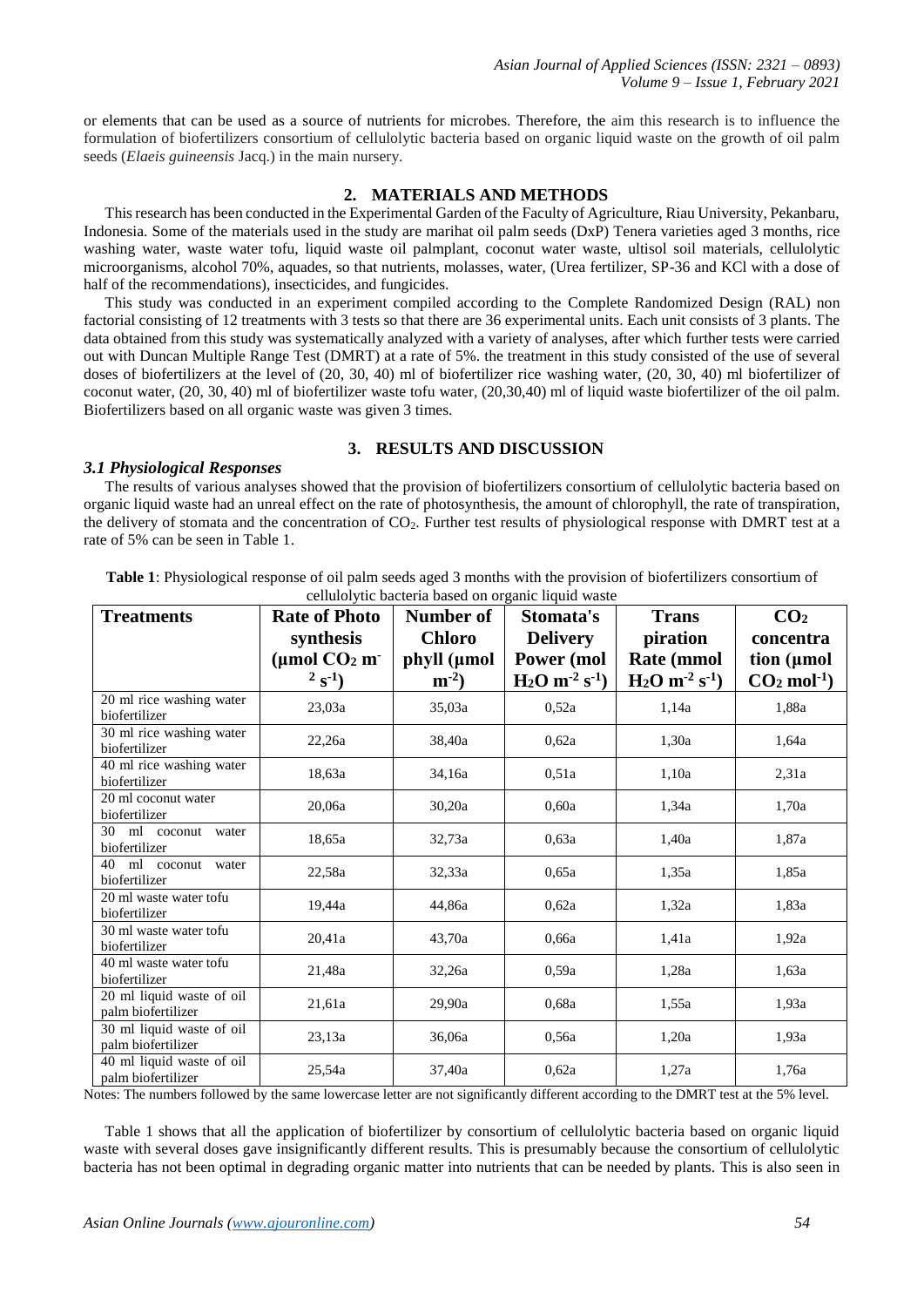[8] which reported that the provision of some biofertilizer waste does not have an effect on some observation parameters on red chili. Based on the results of analysis of biofertilizers obtained pH and nutrients N, P and K can be seen in Table 2.

| Table 2: Results of biofertilizers analysis |                                        |      |               |                 |        |  |  |
|---------------------------------------------|----------------------------------------|------|---------------|-----------------|--------|--|--|
| N <sub>0</sub>                              | <b>Biofertilizers</b>                  | рH   |               |                 |        |  |  |
|                                             |                                        |      | $\frac{1}{2}$ | $\mathcal{O}_0$ | $($ %) |  |  |
|                                             | Rice washing water biofertilizer       | 4.85 | 0.04          | 0.028           | 0,10   |  |  |
| 2.                                          | Coconut water biofertilizer            | 5.02 | 0.04          | 0.023           | 0.23   |  |  |
| 3.                                          | Waste water tofubiofertilizer          | 5.02 | 0.04          | 0.021           | 0,09   |  |  |
| 4.                                          | Liquid waste of oil palm biofertilizer | 4.61 | 0.02          | 0.017           | 0.12   |  |  |

Based on the analysis of biological fertilizers (Table 2), it can be seen that the N content in biological fertilizers is still very low and does not differ in some of the liquid waste used. This is why the physiological parameters produced are almost the same for each biological fertilizer with various doses given. Other than that, the growth of bacteria in biofertilizers in some organic materials is suspected to be not optimal so it has not been able to function to provide nutrients for plants. [9] stated that biofertilizers have not been able to increase soil fertility because the bacteria contained in the concentration have not been able to work optimally in overhauling and facilitating the intake of nutrients needed by plants. This causes photosynthesis rate, stomata delivery power,  $CO<sub>2</sub>$  concentration, transpiration rate, and chlorophyll amount of oil palm seeds to give different results not real to the provision of biofertilizer consortium of cellulolytic bacteria based on organic liquid waste.

The rate of photosynthesis is influenced by elements N, P, and K. According to [10], element N acts as the constituent of leaf tissue, element P plays a role in photosynthesis reactions, while element  $\tilde{K}$  acts as an enzyme activator in the process of photosynthesis. In addition to the availability of nutrients, optimum watering of oil palm can affect the physiological response of oil palm seedlings. [11] stated that H2O in plant physiology process is a very important material in the process of photosynthesis and very influential on the presence of  $CO<sub>2</sub>$  in plant leaves. [12] added that more water in plants can cause turgor pressure to increase. Increased turgor pressure is able to encourage the opening process of stomata in plants, so that the rate of photosynthesis increases. [13] reported taht the rate of photosynthesis in oil palm plants can increase with the increasing availability of groundwater.

In addition to water availability, potassium elements play a major role in increasing the rate of transpiration. According to [12], element K is a dissolved material in the cell plays a role in spurring the entry of water into the guard cell that causes the opening of stomata resulting in an increase in the rate of transpiration. So if the element of potassium in an optimum state will affect the opening of the stomata so that the rate of transpiration is not too high. [14] added that if K is sufficient, it can regulate various enzyme activities, regulate the movement of stomata and accelerate the growth of plant tissues.

Increased amounts of chlorophyll and photosynthesis activity are also influenced by the synthesis of amino acids in plants. According to [15], amino acids can also regulate stomata optimally so that they can control plant transpiration and increase the reduction of carbon dioxide to be converted into carbohydrates. The low nutrient in all formulations of liquid biofertilizers resulted in inhibition of the synthesis of amino acids and proteins so that in the end it could not improve the physiological response of oil palm seeds.

#### *3.2 Growth Response*

The results of variety analysis showed that the provision of biofertilizer consortium of cellulolytic bacteria based on organic liquid waste has no real effect on the height of seedlings, number of leaves, diameter of stem, dry weight of seedlings, and root header ratio. Further test results of growth response with DMRT test at a rate of 5% can be seen in Table 3.

Table 3 shows that all biofertilizers are given to a consortium of organic liquid waste-based cellulolytic bacteria with multiple doses giving different results is not real. In the average parameter of high growth of oil palm seeds, it ranges from 26.06-29.87 cm. The average number of leaves ranges from 5.44-6.66 strands, and the average diameter of the stem ranging from 1.56-1.95 cm. The high growth of seedlings, the number of leaves, and the diameter of the stems of oil palm seedlings is not in accordance with the standards of growth of oil palm seedlings marihat age of 6 months. This is due to the content of macro nutrients in all biofertilizers consortium of cellulolytic bacteria based on organic liquid waste is relatively low with concentration is almost the same. One of them is that the N element contained in this biological fertilizer is only 0.2-0.4%, so it is not able to support the growth of oil palm seedlings. Whereas the N element is a very important element in supporting both physiological processes, growth and yield in oil palm plants [16]. Apart from the low N content, the P element contained in this biological fertilizer is also relatively low so that it is not able to support the growth of oil palm seedlings. [17] that the element P is an element that plays a role in increasing the number of leaves and leaf chlorophyll content [18] added that organic fertilizers contain complete nutrients both macro and micro but the amount is relatively low.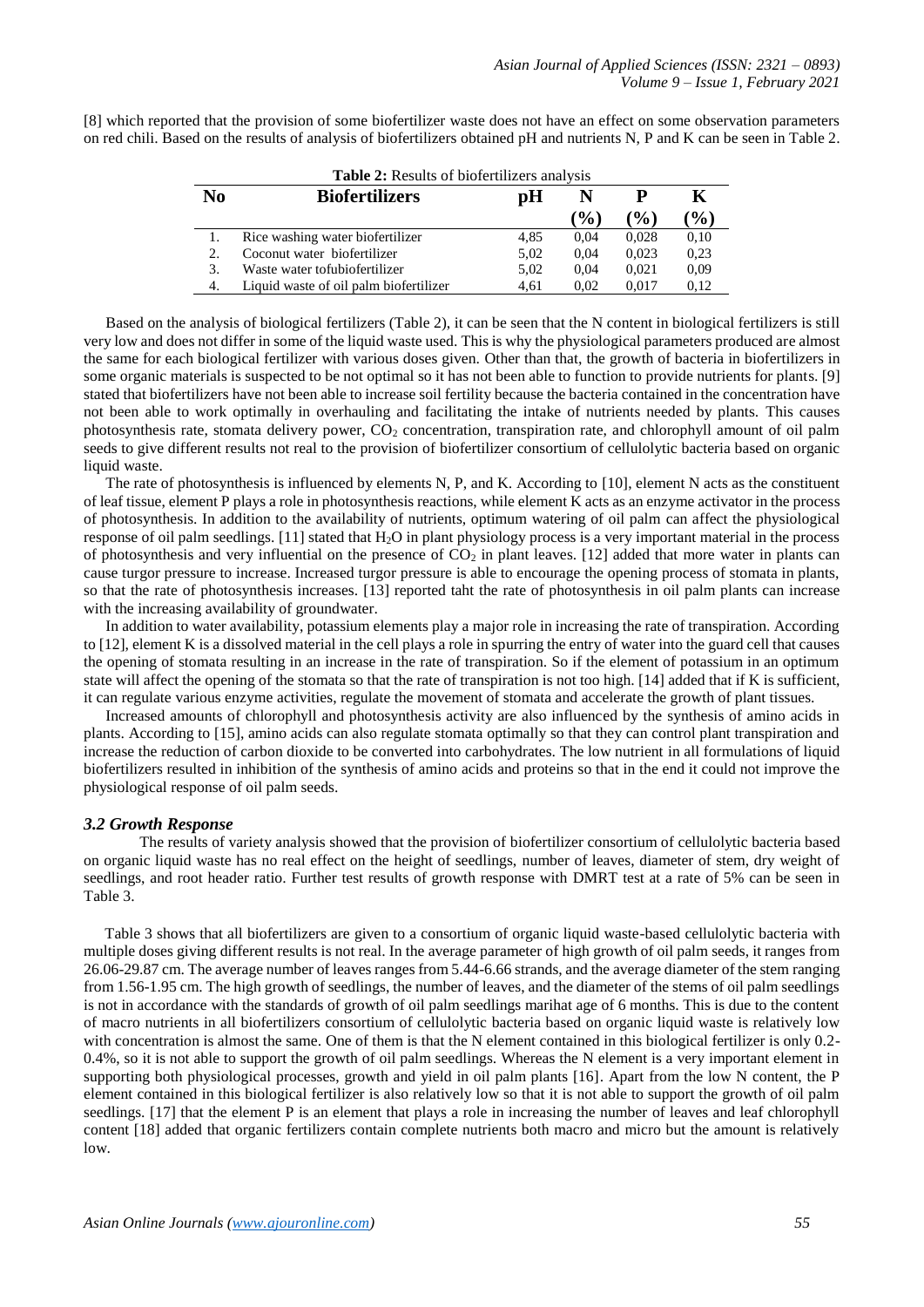| <b>Treatments</b>                            | <b>Height</b> of<br>seedlings<br>(cm) | <b>Number</b><br>of leaves<br>(strands) | <b>Trunk</b><br>diameter<br>(cm) | Dry<br>weight of<br>seedlings<br>(g) | <b>Root</b><br>canopy<br>ratio |
|----------------------------------------------|---------------------------------------|-----------------------------------------|----------------------------------|--------------------------------------|--------------------------------|
| 20 ml rice washing water biofertilizer       | 26,06a                                | 5,77a                                   | 1,66a                            | 17,96a                               | 4,52a                          |
| 30 ml rice washing water biofertilizer       | 26.31a                                | 5,78a                                   | 1,74a                            | 22,43a                               | 4,29a                          |
| 40 ml rice washing water biofertilizer       | 26,83a                                | 5,66a                                   | 1,56a                            | 17,40a                               | 3,73a                          |
| 20 ml coconut water<br>biofertilizer         | 26,37a                                | 5,66a                                   | 1,65a                            | 19,70a                               | 3.11a                          |
| 30 ml coconut water biofertilizer            | 26,72a                                | 5,89a                                   | 1,68a                            | 19,49a                               | 4,44a                          |
| 40 ml coconut water biofertilizer            | 27,15a                                | 6,33a                                   | 1,68a                            | 20,90a                               | 4,46aa                         |
| 20 ml waste water tofu<br>biofertilizer      | 26,92a                                | 6,66a                                   | 1,83a                            | 21,69a                               | 4.37a                          |
| 30 ml waste water tofu<br>biofertilizer      | 29,87a                                | 6,44a                                   | 1,58a                            | 21,01a                               | 3,74a                          |
| 40 ml waste water tofu<br>biofertilizer      | 26,82a                                | 6,00a                                   | 1,64a                            | 19,27a                               | 4,08a                          |
| 20 ml liquid waste of oil palm biofertilizer | 26,50a                                | 5,78a                                   | 1,95a                            | 20,62a                               | 4,73a                          |
| 30 ml liquid waste of oil palm biofertilizer | 27,15a                                | 6,66a                                   | 1,65a                            | 19,93a                               | 4,25a                          |
| 40 ml liquid waste of oil palm biofertilizer | 28,65a                                | 5,44a                                   | 1,71a                            | 17,17                                | 3,67a                          |

**Table 3:** The growth response of oil palm seeds aged 3 months with the provision of biofertilizers consortium of cellulolytic bacteria based on organic liquid waste

Notes: The numbers followed by the same lowercase letter are not significantly different according to the DMRT test at the 5% level.

According to [19], if the solution of biofertilizer is applied to plants or soil surface, then the existing microbes are not necessarily able to live and develop. This is due to unsaniable environmental conditions, including ingestible food, excessively high air temperature, poor humidity, excess oxygen and no shade.

The less optimal growth of microbes will affect the process of degradation of organic matter. One of the growth factors of microbes is pH where based on the results of measurement of biofertilizer pH in this study ranges from 4.61-5.02. The pH is relatively low for bacterial development so it will affect the number of bacteria living and accelerate the decomposition process. According to [20], the optimum pH for bacterial growth is about 6.5-7.5 or neutral pH where in the pH bacteria can produce secondary metabolites. Secondary metabolite production of microorganisms is generally produced at an optimum pH state that is optimal for microbes.

In addition to pH, another growth factor that can increase the growth of cellulolytic bacteria is the presence of oxygen. Based on the results of [7], bacteria used in biofertilizers are classified into the group of facultative aerobic bacteria. According to [21], facultative aerobics is a group of bacteria that are able to grow well in cultures that contain oxygen but will convert their metabolic processes into anaerobic metabolism when oxygen is not there. At the time of making biofertilizers, the condition that occurs is anaerobic so that bacteria do not grow optimally because oxygen is not available. This is thought to cause bacteria to not be able to produce enzymes optimally.

Fertilizer used is a biofertilizer so it is expected that there are bacteria that continue to grow can produce compounds needed by plants such as phytohormones. According [22], phytohormones are synthesized organic substances certain organs and can be translocated to other parts of the plant. In addition to being produced by plants, some soil bacteria and fungi are also capable of producing phytohormones. Bacteria produce phytohormones in the form of IAA. In this study using *Bacillus cereus* that can produce hormone IAA (Indole Acetic Acid). According to [23], the hormone Indole Acetic Acid (IAA) is a type of auksin hormone that plays a role in plant vegetative growth. IAA hormones have a role in plant physiological processes such as spur cell division, cell enlargement regulation, and stimulate the absorption of water and nutrients. The inability of bacteria to produce IAA or other metabolite products is strongly influenced by the not optimal growth of bacteria in biofertilizers and in the soil. [24] stated that in general microbes can grow and develop on moist, fertile soils. If the population of microbes in the soil is too small, as a result the metabolites of bacteria are not produced optimally so that it affects the lack of nutrients contained in the soil.

In addition to the presence of microbes in biofertilizers, the conditions and good soil properties for plants also greatly affect the vegetative growth of plants. This is very important for plants to be able to use nutrients in the soil to the maximum [25]. One of the most important elements for vegetative growth of plants is element N [26]. In line with the opinion of [27], which states that element N is the main nutrient for plants, especially vegetative formation and growth that is able to stimulate the growth of roots, stems, leaves, and high growth of plants. Based on the results of the analysis, the content of N in the soil has a low value of 0.19%. The low N element in the soil causes the growth response of oil palm seeds can not increase. Some research shows that the growth of oil palm seedlings tends to increase if given the empty fruit bunch of oil palm compost [28] as well as other compost and vermicompost [29]. This is due to the content of haranya elements is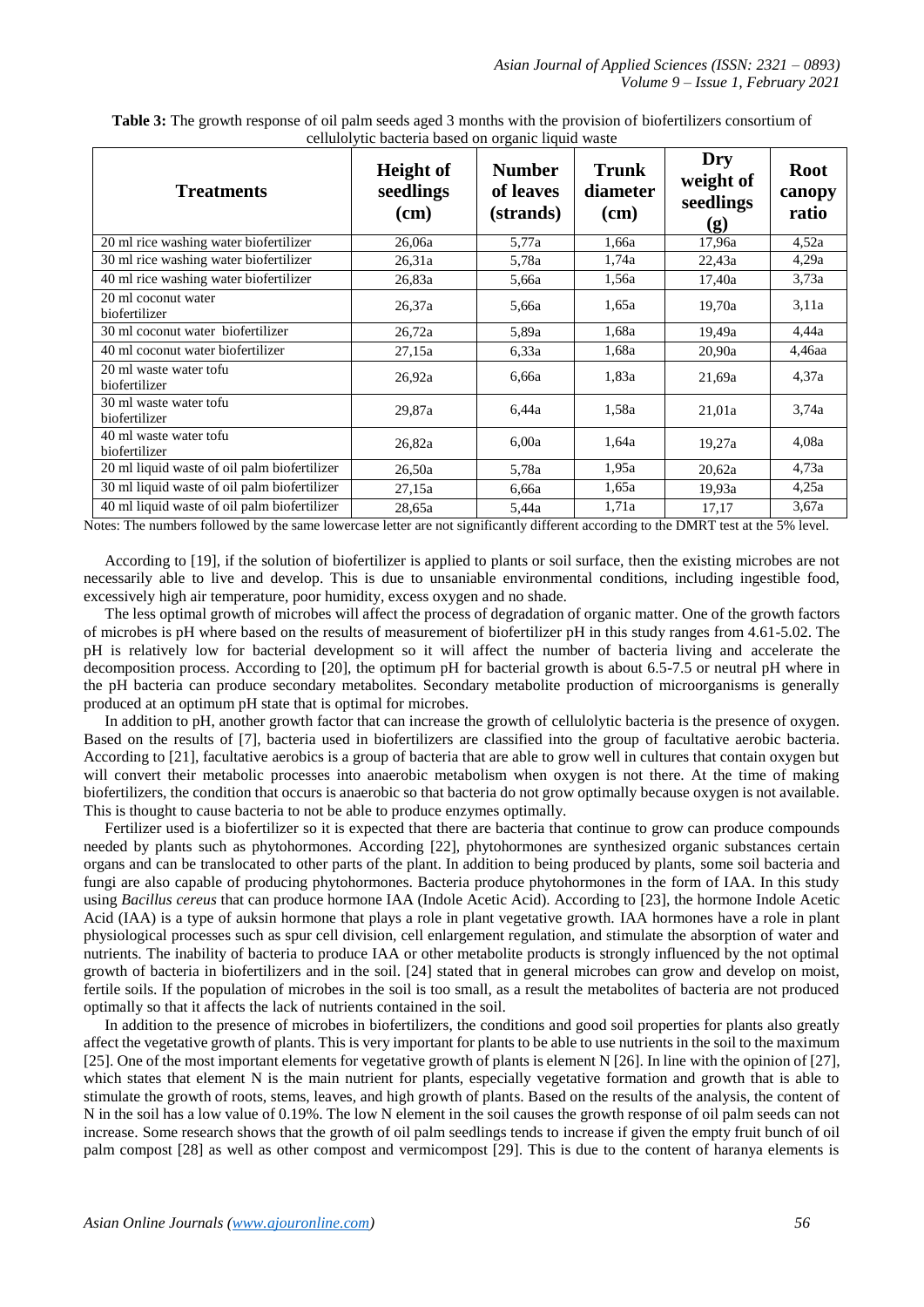sufficient for the growth of oil palm seedlings. However, the use of biological fertilizer can still be an opportunity to support the growth of oil palm seedlings.

## **4. CONCLUSION**

The provision of biofertilizers based on all organic liquid waste (rice water waste, coconut water waste, tofu liquid waste, and oil palm waste) with various doses does not affect all the observation parameters of oil palm growth. However, the use of biofertilizers with various organic materials can be applied to oil palm plants to reduce the use of inorganic fertilizers.

#### **5. ACKNOWLEDGEMENT**

Thanks to KEMRISTEKDIKTI through the Basic Research grant (Contract number: 732/UN.19.5.1.3/PT 01.03/2019) for funding this research. This research is part of the Basic Research grant.

#### **6. REFERENCES**

- [1] BPS-Statistics Indonesia, Indonesian Oil Palm Statistics 2017, BPS-Statistics Indonesia, Jakarta, 2018.
- [2] Plantation Fund Management Agency, [https://www.bpdp.or.id/id/,](https://www.bpdp.or.id/id/) Accessed October 10, 2018, 2017.
- [3] Pahan, I, "Panduan Lengkap Kelapa Sawit", Penebar Swadaya, Jakarta, 2007.
- [4] Simanungkalit, R. D. M, "Aplikasi pupuk hayati dan pupuk kimia: suatu pendekatan terpadu" Buletin Agro-Bio vol. 4, no. 2, pp. 56-61, 2001.
- [5] Saraswati, R, Sumarno, "Pemanfaatan mikroba penyubur tanah sebagai komponen teknologi pertanian", Jurnal Iptek Tanaman Pangan vol. 3, no. 1, pp. 41-58, 2008.
- [6] Deviani, S. Yuli H, Christine J, "Isolasi dan uji aktivitas bakteri selulolitik dari air muara daerah aliran sungai siak wilayah Kabupaten Bengkalis", Jurnal Online Mahasiswa vol. 1 no. 2, pp. 78-88, 2014.
- [7] Hapsoh, Wawan, I. R. Dini, "Aplikasi Pupuk Organik dengan Teknologi Mikrob Mendukung Pertanian Terpadu Berkelanjutan Berbasis Tanaman Pangan pada Lahan Gambut". Laporan Akhir Tahun Hibah Kompetensi LPPM Universitas Riau, Pekanbaru 2016.
- [8] Hapsoh, IR Dini, D Salbiah, Kusmiati, "Growth and pepper yields (Capsicum annum L.) by giving formulation a biological fertilizer of cellulolytic bacteria based on organic liquid waste" in J of Phys: Conf. Ser. no 1351 012097, 2019.
- [9] Wahyuningratri, A., N. Aini., S. Heddy, "Pengaruh konsentrasi dan frekuensi pemberian pupuk hayati terhadap pertumbuhan dan hasil cabai besar (Capsicum annum L.)", Jurnal Produksi Tanaman vol. 5 no. 1, pp. 84-91, 2017.
- [10] Singh, S. K, V. R. Reddy, "Combined effects of phosphorus nutrition and elevated carbon dioxide concentration on chlorophyll fluorescence, photosynthesis, and nutrient efficiency of cotton", Journal Plant Nutr Soil Sci. vol. 177, pp. 892-902, 2014.
- [11] Nio, S. A, "Biomasa dan kandungan klorofil total daun jahe (Zingiber officinale L.) yang mengalami cekaman kekeringan", Jurnal Ilmiah sains vol 11, no.1, pp. 190-195, 2011.
- [12] Lakitan, "Dasar-dasar Fisiologi Tumbuhan", PT. Raja Grafindo Persada, Jakarta, 2011.
- [13] Darmawan, "Aktivitas fisiologi kelapa sawit belum menghasilkan melalui pemberian nitrogen pada dua tingkat ketersediaan air tanah", Jurnal Agrivigor vol. 6, no. 1, pp. 41-48, 2006.
- [14] Rohyanti, M., N. Hayani, "Pengaruh pemberian bokashi jerami padi terhadap pertumbuhan vegetatif tanaman tomat (Lycopersicum esculentum Mill) di tanah podsolik merah kuning", Jurnal Wahana-Bio vol. 6, pp. 26-29, 2011.
- [15] Yasin, S.M, "Growth Response of Rice (Oryza Sativa L.) on Various Concentration of Liquid Organic Fertilizer of Gamal Leaves", Jurnal Galung Tropika vol. 5, no. 1, pp. 20-27, 2016.
- [16] Purwanto, O. D, Sudradjat, Supijatno, "Determination of Nitrogen Fertilizer Requirement for Four-Year-Old Oil Palm" Asian Journal of Applied Sciences vol. 5, no. 6, pp. 1108-1115, 2017.
- [17] Faustina, E., Sudradjat, Supijatno, "Optimization of Nitrogen and Phosphorus Fertilizer on Two Years Old of Oil Palm(*Elaeis guineensis* Jacq.)", Asian Journal of Applied Sciences (ISSN: 2321 – 0893) Vol. 3, no. 3, 2015.
- [18] Hapsari, A.Y dan M. Chalimah, "Kualitas dan Kuantitas Kandungan Pupuk Organik Limbah Serasah dengan Inokulum Kotoran Sapi secara Semi Anaerob". Naskah (Tidak dipublikasikan). Universitas Muhammadiyah Surakarta. Surakarta, 2013.
- [19] Asroh, A. "Pengaruh takaran pupuk kandang dan interval pemberian pupuk hayati terhadap pertumbuhan dan hasil tanaman jagung manis (Zea mays Saccharata Linn)" Jurnal Agronobis vol. 2, no. 4, pp 144-148, 2010.
- [20] Ningtyas, Y.R., Y. Evy dan R. Anna, "Optimization of temperature and ph of phosphate solubilizing bacteria growth media from isolate of thermophilic bacteria". Jurnal Prodi Biologi vol. 6, no. 7, pp. 423-430, 2017.
- [21] Jeffrey, C., Pommerville. "Microbial Growth and Nutrition (Chapter 5)". Jones & Bartlett Learning Publisher, Sudbury MA. 2010.
- [22] Baca, B.E. dan C. Elmerich, "Microbial production of plant hormones". In C. Elmerich and W.E. Newton (eds.), Associative and Endophytic Nitrogen-fixing Bacteria and Cyanobacterial Associations. Kluwer Academic Publishers. Printed in the Netherlands. 2003.
- [23] Harahap, F, "Fisiologi Tumbuhan : Suatu Pengantar". Unimed Press. Medan. 2012.